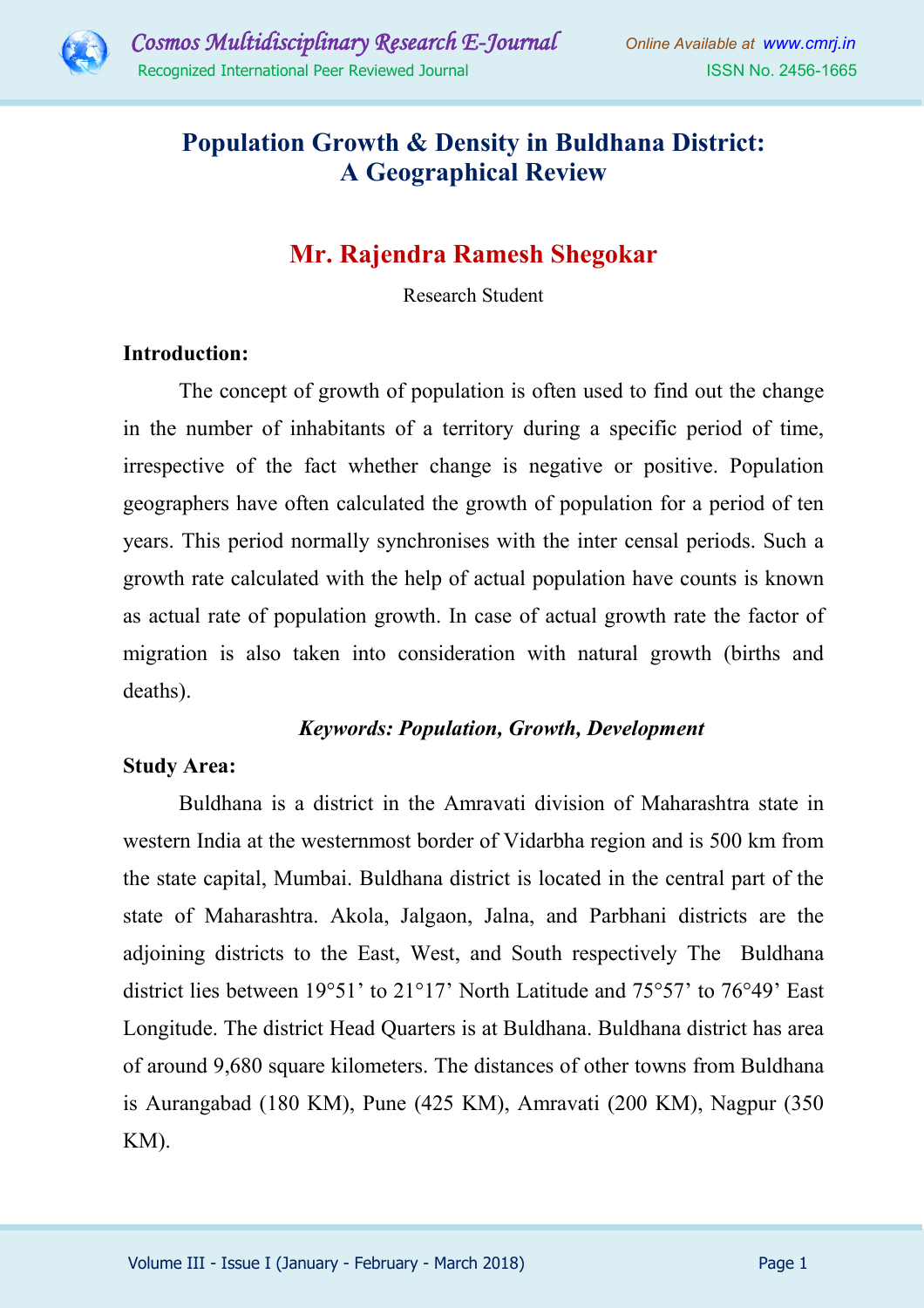

# **Objectives:**

- 1) To Study the Population growth pattern of Buldhana.
- 2) To find out the variation in population and denity for study region.

## **Database & Methodology:**

For the present study secondary data has been considered. The data from 1901 to 2011 has been used. The statistical information regarding populatio has been collected from the district census handbook, socio economic analysis yearly book, and website of the district. The statistical information has been organized in the table upto 2011 and the variation has been shown accordingly.

### **Population Growth:**

The population growth in the Buldhana district for census 1901 to 2011 is give in table 1.

| <b>Census</b> | Population | <b>Decadal Variation</b> | % variation |
|---------------|------------|--------------------------|-------------|
| 1901          | 617990     |                          |             |
| 1911          | 673698     | 55708                    | 9.01        |
| 1921          | 703643     | 29945                    | 4.44        |
| 1931          | 766584     | 62941                    | 8.95        |
| 1941          | 820862     | 54278                    | 7.08        |
| 1951          | 870168     | 49306                    | 6.01        |
| 1961          | 1059696    | 189528                   | 21.78       |
| 1971          | 1262978    | 203282                   | 19.18       |
| 1981          | 1508777    | 245799                   | 19.46       |
| 1991          | 1886299    | 377522                   | 25.02       |
| 2001          | 2232480    | 346181                   | 18.35       |
| 2011          | 2586258    | 353778                   | 15.85       |

#### Table 1

#### **Growth of Population in Buldhana District (Census 1901 to 2011)**

Source : District Census Handbook 1991 & Census CD 2001, 2011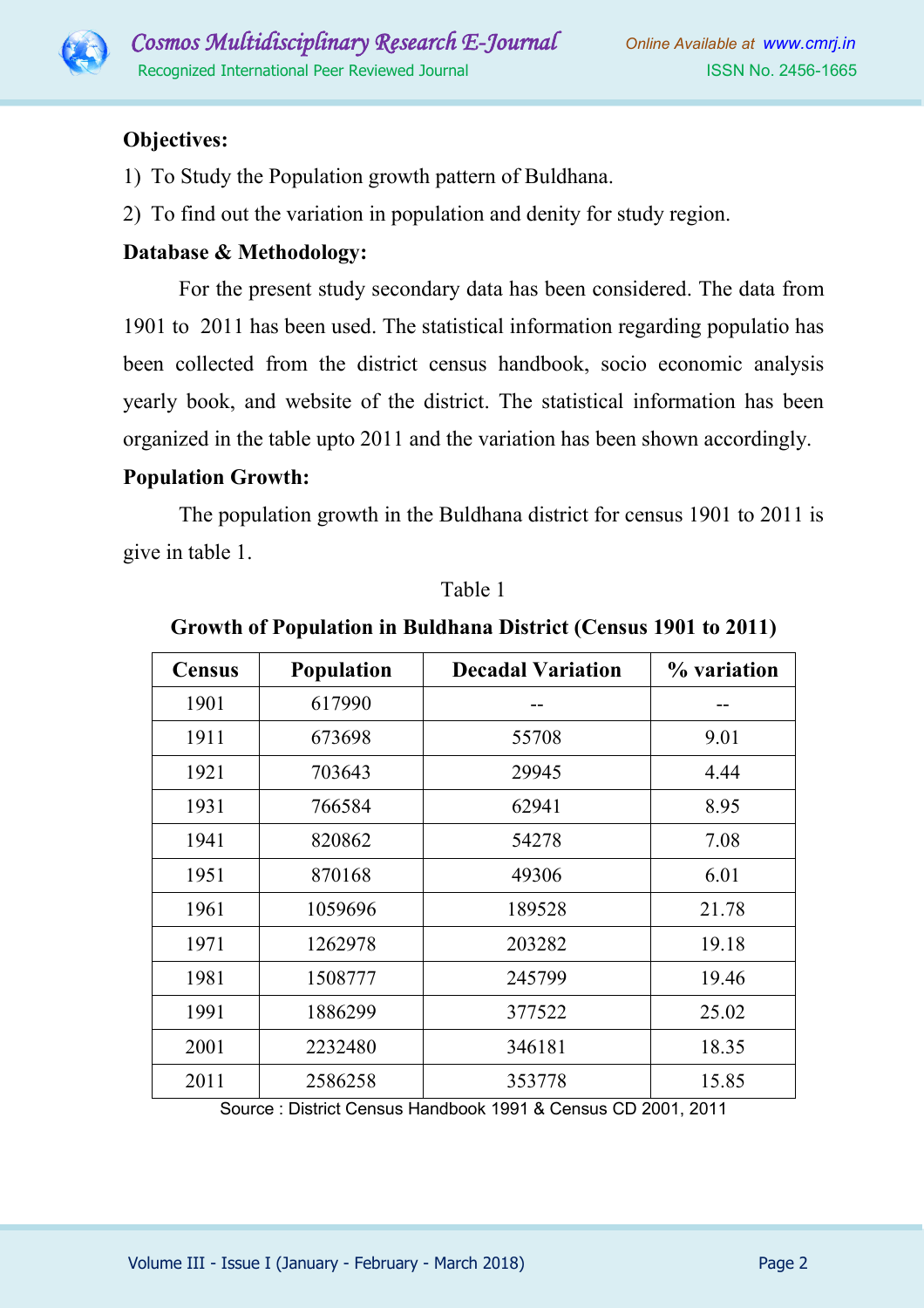

The population of Buldhana district accounts 2.30 percent to the total population of Maharashtra State. Table 1 gives the details of population of district and its variation at each census since 1901. In 1901 the population of Buldhana district was 617990 and according to the 2011 census the district has a population of 2586258, roughly equal to the nation of Kuwait. It clearly indicates that the population has increased by 4.18 times. The lowest growth in the population of Buldhana district has been observed in the census of 1921, i.e. 4.44% only whereas the highest growth has been observed in 1991 census, i.e. 25.02%.

 Except the census 1921, there has been a remarkable change in the trend of population growth. The main cause of rapid growth of population is the decline in death rate and increase in birth rate due to availability of modern hygienic facilities. After 1991 the growth trend of population has shown decrease rate. In 1991, the population growth rate was 25.02 which decreased in 2001 and reached to 18.35%. It further decreased in 2011, i.e. 15.85%.

# **Population Density:**

Geographers have been making more frequent use of the concept of density of population. It is a simple concept of relating population size to the land area with a view to assessing crudely the pressure of population upon the resources of the area. Thus, it is a measure of the incidence of population concentration and is generally expressed in terms of persons per square kilometer or per square mile of land area rather than of gross area. The numerator in this calculation is population and the denominator is area.

Tahsilwise Population Density in Buldhana District is give in table 2 for the Census 2011.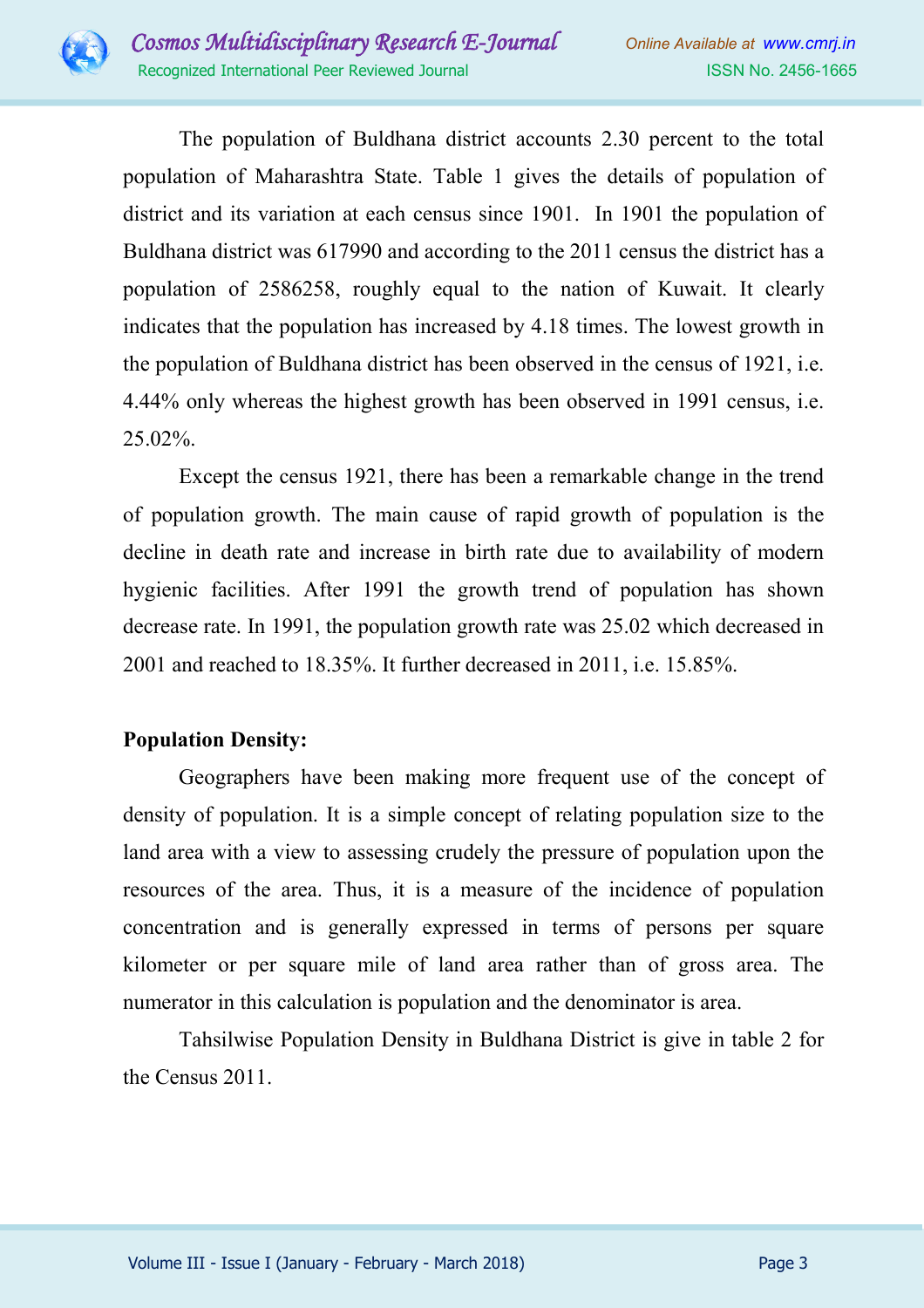### Table 2

#### **Population Density in Buldhana District (Census 2011)**

| Tahsil                   | <b>Population</b> | Area in Sq. Km. | <b>Density</b> |
|--------------------------|-------------------|-----------------|----------------|
| Jalgaon (Jamod)          | 156623            | 580             | 270            |
| Sangrampur               | 137092            | 641             | 214            |
| Shegaon                  | 156116            | 828             | 189            |
| Nandura                  | 176018            | 451             | 390            |
| Malkapur                 | 178534            | 462             | 386            |
| Motala                   | 166598            | 748             | 223            |
| Khamgaon                 | 320644            | 1088            | 295            |
| Mehkar                   | 268316            | 950             | 282            |
| Chikhli                  | 285321            | 901             | 317            |
| Buldhana                 | 286992            | 708             | 405            |
| Deulgaonraja             | 125350            | 840             | 149            |
| Sindkhedraja             | 176303            | 797             | 221            |
| Lonar                    | 152351            | 676             | 225            |
| <b>Buldhana District</b> | 2586258           | 9670            | 267            |

Source: Census CD, 2011

The district of Buldhana has an area of 9,670 sq. km with the density of 267 persons per km. It is below than the state average. (365 persons per km). Tahsilwise pattern of population and density is shown in table 2. Tahsilwise population pattern shows that the Khamgaon tahsil has the highest population (320644) whereas the lowest population has been observed in Deolgaonraja tahsil (125350). Tahsilwise density pattern indicate that the tahsils like Deulgaonraja, Shegaon, Sangrampur, Sindkhedraja, Motala and Lonar has low population density (below 250).